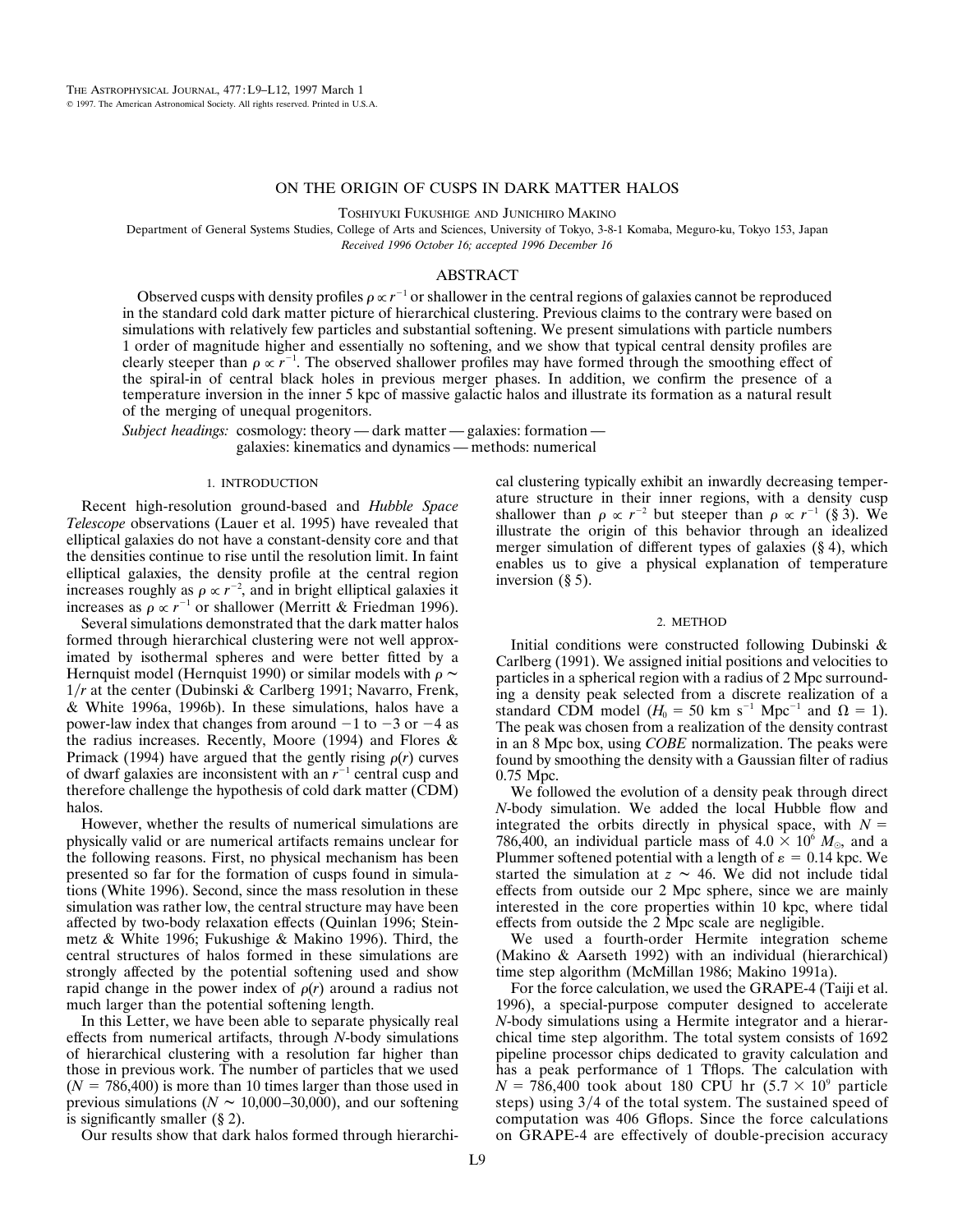

FIG. 1.—Snapshots of *N*-body simulation of hierarchical clustering at redshifts (*a*)  $z = 8.7$ , (*b*) 5.1, and (*c*) 1.8. The unit of length is 1 kpc.

(Makino et al. 1997), our simulations exhibit much higher accuracy both for force calculations and orbit integrations than previous simulations.

# 3. HIERARCHICAL CLUSTERING SIMULATIONS

Figure 1 shows the particle distributions in our simulation at the redshift  $z = (a) 8.7$ , (*b*) 5.1, and (*c*) 1.8. Figure 2 shows the density and temperature structure of the halo at  $z = 1.8$ , well after most of the merging has already taken place (results at  $z = 0$  are similar, but these earlier stages show even less effects of two-body relaxation). In Figure 2 we can see a clear temperature decrease toward the center within 5 kpc. This nonisothermal structure produces a density cusp shallower than  $\rho \propto r^{-2}$ . In our simulation, the structure outside 1 kpc is not affected by two-body relaxation after the formation of a large single halo at  $z \sim 3$ ; only the central region within 1 kpc shows some expansion because of two-body relaxation effects.

The large potential softening employed in previous studies has produced spurious structures, which we have been able to reproduce, using additional simulations with larger softening,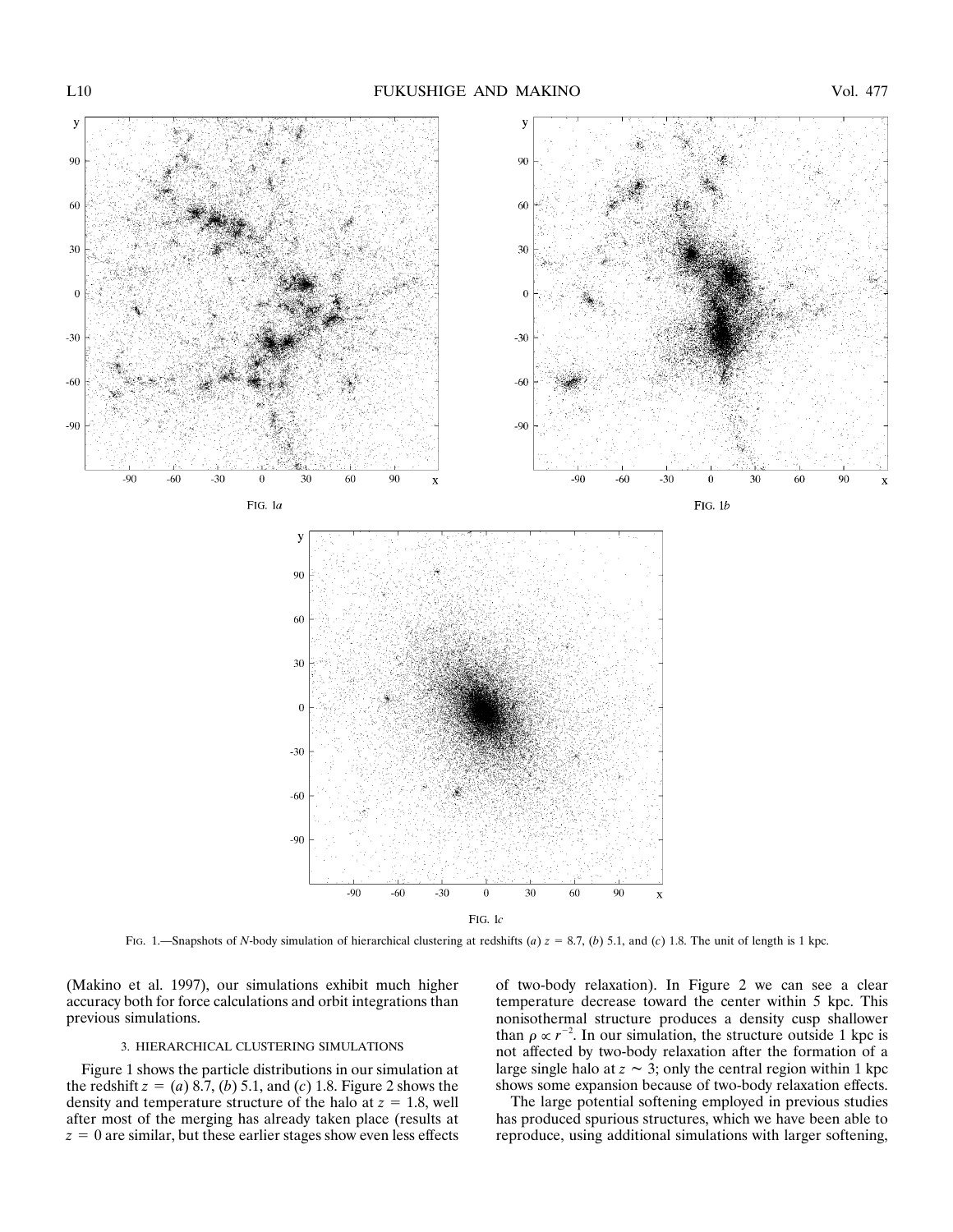

FIG. 2.—Density and temperature structures of the halo at  $z = 1.8$  in the *N*-body simulation shown in Fig. 1. The position of the center of the halo was determined using potential minimum and averaged physical values over each spherical shell.

leading to a central temperature decrease within a region a few times larger than the softening radius. The potential softening tends to produce a flat core on the scale of the softening length. Thus, unless we use point-mass particles, we always see a tendency for the power index of the density profile to approach zero at a radius comparable to the softening radius.

After most of the merging has taken place, subsequent two-body relaxation effects due to small *N* values continue to lead to spurious changes in the central region. For example, a density cusp might evolve to a flat core through gravothermal expansion (Quinlan 1996; Fukushige & Makino 1996). In our simulation, the local two-body relaxation times at 1 and 5 kpc are  $1.2 \times 10^{10}$  and  $2.3 \times 10^{11}$  yr, respectively. Therefore, only the structure within 1 kpc is somewhat affected by two-body relaxation in our simulation. In simulations with  $N \sim 10,000$ such as those reported by Dubinski & Carlberg (1991) and Navarro et al. (1996a, 1996b), the local relaxation time at 5 kpc was approximately  $3.0 \times 10^9$  yr, implying that the effect of two-body relaxation completely dominated their results at that distance.

# 4. IDEALIZED MERGER SIMULATIONS

In order to illustrate the formation of temperature inversion after merging, we performed an idealized simulation in which we merged two equal-mass spherical halos with different central densities, a Plummer model, and a King model with central potential  $W_0 = 9$ . The result is shown in Figure 3. The central temperature inversion is striking.

The encounter between the halos is head on, starting from rest at an initial separation of  $R = 5$  (in standard units with  $M = G = -4E = 1$ , where *G* is the gravitational constant and *M* and *E* are the total mass and the initial total energy of a halo; see Heggie & Mathieu 1986). The total number of



FIG. 3.—The density and temperature structures of the merger remnant formed by the merging of two equal-mass clusters with different central densities.

particles is  $N = 262,144$ , and the softening length is 1/256. We used a Barnes-Hut tree code on GRAPE-4 (Makino 1991b) for the force calculations. The time step is shared and constant  $(\Delta t = 1/512).$ 

In hierarchical clustering, temperature inversion takes place in the inner halos in a similar way. Figure 4 shows the evolution of temperature structure for the simulation of halo formation presented in § 3. We can see that the temperature of the outer halo regions increases faster than the temperature of the central halo regions.



FIG. 4.—Evolution of temperature structures of the halo at  $z = 8.7$  (*triangle*), 5.1 (*square*), and 1.8 (*star*) obtained by *N*-body simulation illustrated in Fig. 1. We made the temperature profile in the same way as in Fig. 2.